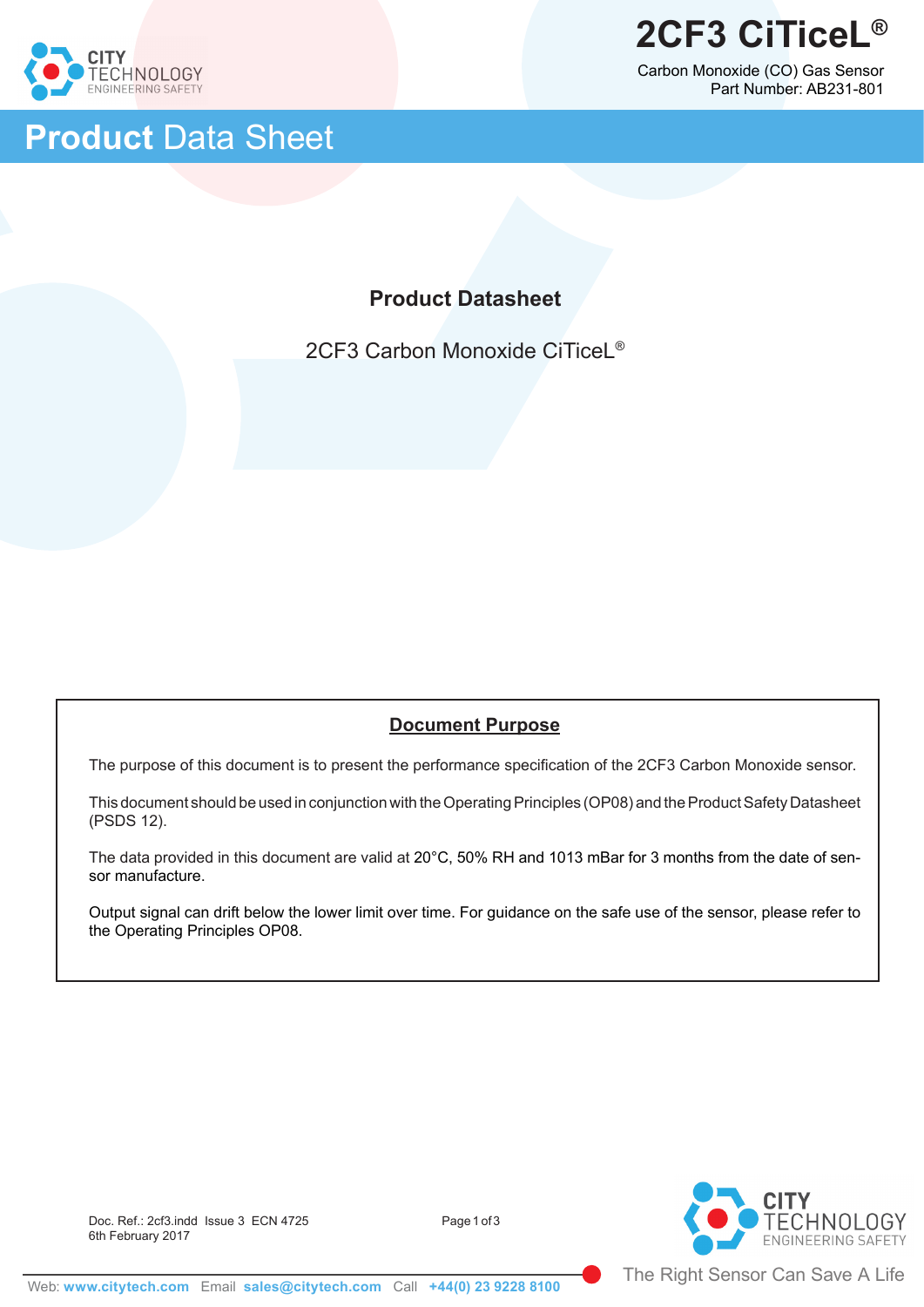# **2CF3 CiTiceL®**

Carbon Monoxide (CO) Gas Sensor Part Number: AB231-801



# **Product** Data Sheet

## **Key Features & Benefits:**

- **Low Hydrogen Cross Sensitivity**
- **Industry leading reliability**

۰ÿ 6 ؋

**COUNTER** 

**SENSING** 

 $\emptyset$  1.5

**Improved performance variability** 

## **Product Dimensions**





**Repeatability**  $|$  < 3% of signal Linear **Linearity**

**Technical Specifications**

**MEASUREMENT**

**Sensitivity**\*  $\vert$  50  $\pm$  20 nA/ppm

**Filter** To remove SO<sub>2</sub> and H<sub>2</sub>S

**Operating Principle** | Electrochemical **Measurement Range** | 0-500 ppm CO **Maximum Overload** | 1000 ppm CO

**Response Time (T** $_{90}$ **)\*** | < 17 Seconds **Baseline Offset (clean air)\*** | -1 to +3 ppm equivalent **Zero Shift (+20°C to +40°C)** | < 9 ppm equivalent

**Recommended Load Resistor** ∣ 10 Ω **Bias Voltage** Not required **Resolution** Dependent on electronics. (1 ppm when using recommended electronics)

### **MECHANICAL**

**Housing Material | ABS Weight** | Approx. 5 g **Orientation** | Any

### **ENVIRONMENTAL**

**Typical Applications** | Smoking Cessation **Operating Temperature Range: |-20°C** to +50°C **Recommended Storage Temp** | 0 - 20°C **Operating Pressure Range** | 1 atm ± 10% **Operating Humidity Range** | 15% to 90%RH non-condensing. Extended exposure to extreme humidity conditions will degrade sensor performance.

### **INTRINSIC SAFETY DATA**

**Maximum current at 150 ppm**  $\vert$  0.1 mA **Maximum o/c Voltage**  $|$  < 0.75 V **Maximum s/c Current** |< 1.0 A

### **LIFETIME**

**Long Term Output Drift\*** < 10% per annum **Expected Operating Life** 2 years in clean air **Storage Life** 6 months in original packaging

**\* Specifications are valid at 20°C, 50% RH and 1013 mBar, using City Technology recommended circuitry. Performance characteristics outline the performance of sensors supplied within thefirst 3 months. Output signal can drift below the lower limit over time.** 

Doc. Ref.: 2cf3.indd Issue 3 ECN 4725 6th February 2017



**REFERENCE** 

676

All dimensions in mm All tolerances ±0.15 mm unless otherwise stated

13.5